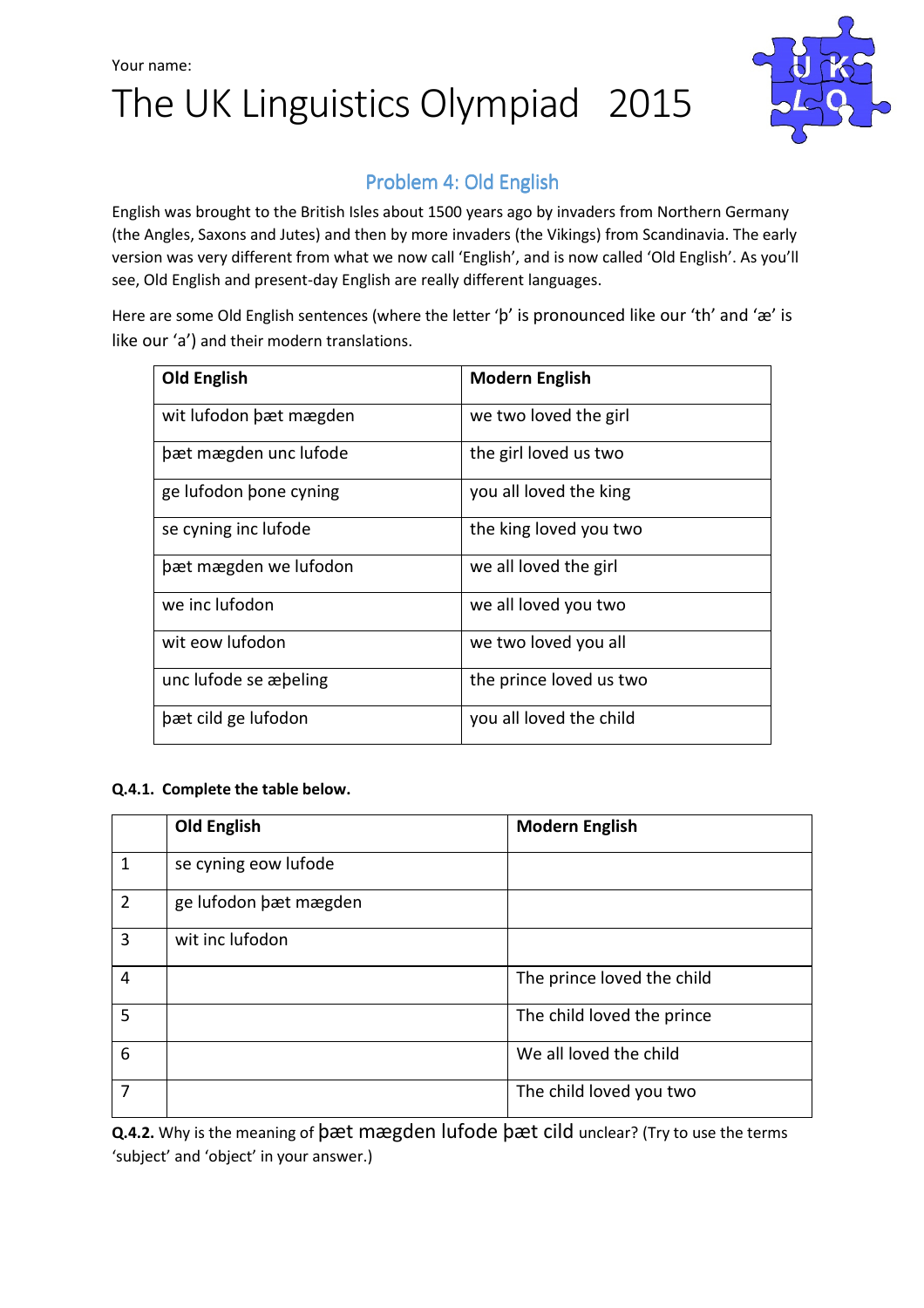Your name:

# The UK Linguistics Olympiad 2015



### Problem 4: Old English – solution (21 points)

Q.4.1. Full score for a perfect answer; 1 less for each error (max 18)

- $\bullet$  #1-3: 2 points each (max 6)
- $\bullet$  #4-7: 3 points each (max 12)
- allow any word order

|                | <b>Old English</b>           | <b>Modern English</b>      |
|----------------|------------------------------|----------------------------|
| 1              | se cyning eow lufode         | The king loved you all     |
| $\overline{2}$ | ge lufodon bæt mægden        | You all loved the girl     |
| 3              | wit inc lufodon              | We two loved you two       |
| $\overline{4}$ | se æbeling lufode bæt cild   | The prince loved the child |
| 5              | bæt cild lufode bone æbeling | The child loved the prince |
| 6              | we lufodon bæt cild          | We all loved the child     |
| 7              | bæt cild inc lufode          | The child loved you two    |

Q.4.2. 3 points for a perfect answer which uses terms correctly and gives all three bits of information below; 1 point off for each bit omitted. (max 3)

- Both þæt mægden and þæt cild could be either subject or object,
- and the word order doesn't help,
- so it could mean either 'The girl loved the child' or 'The child loved the girl'.

#### **Commentary**

This problem could be used for a number of points of discussion:

- 1. Pronouns. We tend to think of pronouns as being relatively 'stable' in language, but this example shows that English speakers used to make use of dual pronouns (i.e. forms that distinguish 'we two' from 'we all' and 'you two' from 'you all', which is no longer a feature of the language). This could be extended to talk about changes in other aspects of the pronominal system (e.g. thou vs. ye), including innovations in non-standard dialects (y'all, youse, etc.)
- 2. Case. Notice that 'the king' is se cyning when it is used as subject (e.g. The king loved ....) but þone cyning as object (e.g. ... loved the king). This is an example of 'case', where se marks the nominative case, used for the subject, and *bone* the accusative case, used for the object. On the other hand, you also notice that 'the girl' is always *bæt mægden*, whether it is used as subject or object; so case is marked for nouns like 'king', but not for those like 'girl'. In this problem we don't explore the basis for this contrast, but in fact it is linked to grammatical gender, where (oddly) mægden has neuter gender.
- 3. Word order. The case distinctions in #2 meant that most subjects and objects could be recognised from their form (e.g. se versus þone), whereas in Modern English we use word